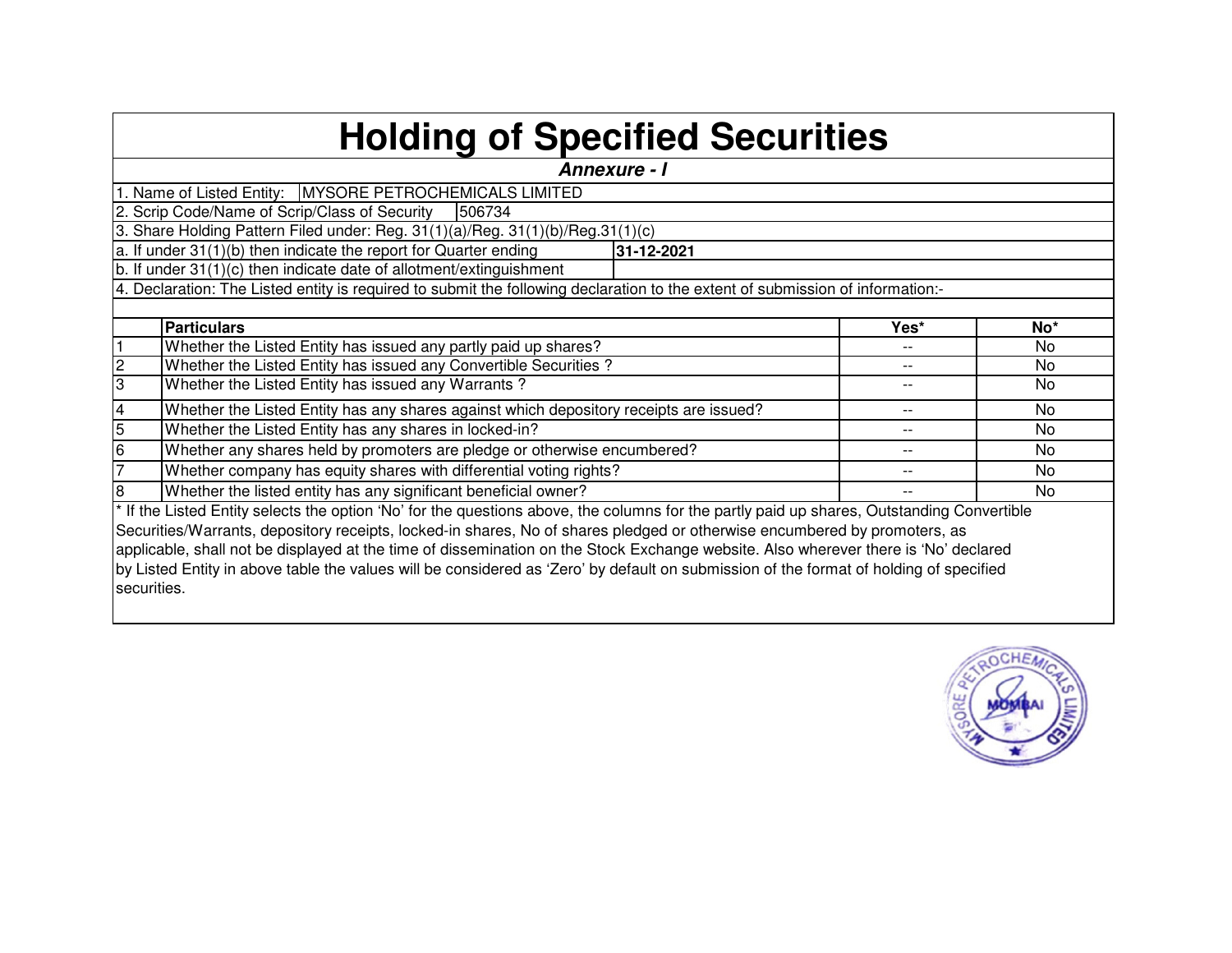|                           |                                      |              |                 |              |              |                 | Table I - SUMMARY STATEMENT HOLDING OF SPECIFIED SECURITIES |                                 |                        |               |                   |                   |                          |                         |                    |               |                    |                  |
|---------------------------|--------------------------------------|--------------|-----------------|--------------|--------------|-----------------|-------------------------------------------------------------|---------------------------------|------------------------|---------------|-------------------|-------------------|--------------------------|-------------------------|--------------------|---------------|--------------------|------------------|
| Cate                      | Category of                          | No.s of      | No. of          | No.s of      | No. of       | Total nos.      | Shareholding                                                | <b>Number of Votting Rights</b> |                        |               |                   | No. of            | Shareholding,            |                         | <b>Number of</b>   |               | <b>Number of</b>   | <b>Number of</b> |
| gory                      | shareholder                          | <b>Share</b> | fully           | Partly       | shares       | shares          | as a % of total                                             | held in each class of           |                        |               |                   | <b>Shares</b>     | as a %                   |                         | <b>Locked in</b>   | <b>Shares</b> |                    | equity           |
| (1)                       | (II)                                 | holders      | paid up         | paid-up      | underlying   | held            | no, of shares                                               | securities                      |                        |               |                   | <b>Underlying</b> | assuming                 |                         | shares             |               | pledged or         | shares held      |
|                           |                                      | (III)        | equity          | equity       | Depository   | $(VII)=$        | calculated as                                               |                                 | (IX)<br>Outstating     |               |                   |                   | (XII)<br>full conversion |                         |                    |               | otherwise          | in               |
|                           |                                      |              | <b>Share</b>    | <b>Share</b> | Receipts     | $(IV)+(V)+(VI)$ | per                                                         |                                 |                        |               |                   | convertible       | of convertible           |                         |                    |               | encumbered         | dematerialized   |
|                           |                                      |              | held            | held         | (VI)         |                 | <b>SCRR, 1957)</b>                                          |                                 |                        |               |                   | securities        | securities as a          |                         |                    | (XIII)        |                    | form             |
|                           |                                      |              | (IV)            | (V)          |              |                 | (VIII)                                                      | <b>No of Voting</b>             |                        | <b>Total</b>  | (including        |                   |                          |                         |                    |               | (XIV)              |                  |
|                           |                                      |              |                 |              |              |                 | As a % of                                                   | <b>Rights</b>                   |                        |               | as a              | Warrants)         | of diluted share         |                         |                    |               |                    |                  |
|                           |                                      |              |                 |              |              |                 | (A+B+C2)                                                    |                                 |                        |               | % of<br>$(A+B+C)$ | (X)               | capital)                 |                         |                    |               |                    |                  |
|                           |                                      |              |                 |              |              |                 |                                                             |                                 |                        |               |                   |                   | $(XI) = (VII) + (X)$     | No.<br>(a)              | As a % of<br>total | No.<br>(a)    | As a % of<br>total |                  |
|                           |                                      |              |                 |              |              |                 |                                                             |                                 |                        |               |                   |                   | As a % of                |                         | shares held        |               | shares held        |                  |
|                           |                                      |              |                 |              |              |                 |                                                             | Class<br><b>Equity</b>          | Class<br><b>Others</b> | <b>Total</b>  |                   |                   | $(A+B+C2)$               |                         |                    |               | (b)                |                  |
|                           |                                      |              |                 |              |              |                 |                                                             |                                 |                        |               |                   |                   |                          |                         |                    |               |                    |                  |
| (A)                       | <b>Promoter &amp; Promoter Group</b> |              | 13 4,805,305    |              | $\mathbf{0}$ | 4,805,305       |                                                             | 72.99 4,805,305                 |                        | 0 4,805,305   | 72.99             |                   | 72.99                    | $\Omega$                | 0.00               |               | 0.0000             | 4,805,305        |
|                           |                                      |              |                 |              |              |                 |                                                             |                                 |                        |               |                   |                   |                          |                         |                    |               |                    |                  |
| (B)                       | Public                               | 5,622        | 1,778,183       |              | $\mathbf 0$  | ,778,183        | 27.01                                                       | 1,778,183                       | 0 I                    | 1,778,183     | 27.01             | $\mathbf 0$       | 27.01                    |                         | 0.00               |               |                    | 1,620,171        |
| $\overline{(\mathsf{C})}$ | Non Promoter-Non Public              |              |                 |              |              |                 |                                                             |                                 |                        |               | 0.00              | $\Omega$          | 0.00                     |                         | 0.00               |               |                    |                  |
| (C <sub>1</sub> )         | <b>Shares underlying DRs</b>         |              |                 |              |              |                 | 0.00                                                        |                                 |                        |               | 0.00              | $\Omega$          | 0.00                     |                         | 0.00               |               |                    |                  |
| (C2)                      | Shares held by Employee Trusts       |              |                 |              |              |                 |                                                             |                                 |                        |               | 0.00              | $\Omega$          | 0.00                     |                         | 0.00               |               |                    |                  |
|                           | <b>Total</b>                         |              | 5,635 6,583,488 |              | $\mathbf 0$  | 6,583,488       |                                                             | 100.00 6,583,488                |                        | $0$ 6,583,488 | 100.00            | $\mathbf 0$       | 100.00                   | $\overline{\mathbf{0}}$ | 0.00               |               |                    | 6,425,476        |

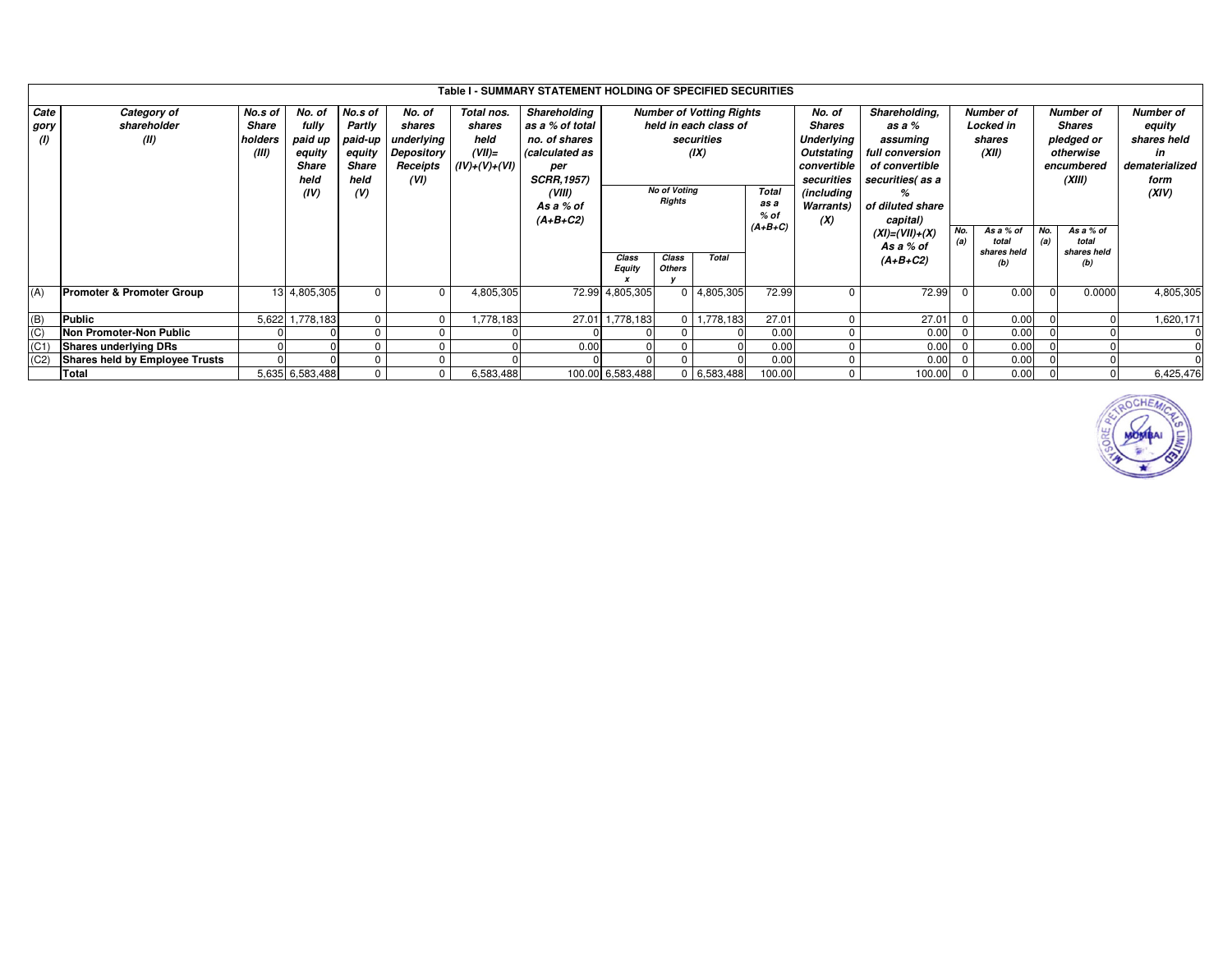| Table II - STATEMENT SHOWING SHAREHOLDING PATTERN OF THE PROMOTER AND PROMOTER GROUP |                                                                                                                                                                                                                |                    |              |               |              |                         |                 |                |                                |                     |                |              |                   |             |                |             |                |               |                |
|--------------------------------------------------------------------------------------|----------------------------------------------------------------------------------------------------------------------------------------------------------------------------------------------------------------|--------------------|--------------|---------------|--------------|-------------------------|-----------------|----------------|--------------------------------|---------------------|----------------|--------------|-------------------|-------------|----------------|-------------|----------------|---------------|----------------|
|                                                                                      | Category & Name of the                                                                                                                                                                                         | <b>Entity Type</b> | No of        | No of         | Partly       | No. of                  | Total nos.      | Sharehol       | <b>Number of Voting Rights</b> |                     |                |              | No. of            | Shareholdi  | Number of      |             |                | Number of     | Number         |
|                                                                                      | shareholders                                                                                                                                                                                                   | (II)               | Share        | fully         | paid-up      | shares                  | shares          | ding           | held in each class of          |                     |                |              | <b>Shares</b>     | ng,         |                | Locked in   |                | <b>Shares</b> | of             |
|                                                                                      | (1)                                                                                                                                                                                                            |                    | holders      | paid up       | equity       | underlying              | held            | %              |                                |                     | securities     |              | Underlying        | as a %      |                | shares      |                | pledged or    | equity         |
|                                                                                      |                                                                                                                                                                                                                |                    | (III)        | equity        | Share        | Depository              | $(VII)$ =       | calculate      | (IX)                           |                     |                |              | <b>Outstating</b> | assuming    |                | (XII)       |                | otherwise     | shares         |
|                                                                                      |                                                                                                                                                                                                                |                    |              | <b>Shares</b> | held         | Receipts                | $(IV)+(V)+(VI)$ | d as per       |                                |                     |                | convertible  | full              |             |                |             | encumbered     | held          |                |
|                                                                                      |                                                                                                                                                                                                                |                    |              | held          | (V)          | (VI)                    |                 | <b>SCRR.19</b> |                                | <b>No of Voting</b> |                | <b>Total</b> | securities        | conversion  |                |             |                | (XIII)        | in             |
|                                                                                      |                                                                                                                                                                                                                |                    |              | (IV)          |              |                         |                 | 57             |                                | Rights              |                | as a         | (including        | οf          |                |             |                |               | demateri       |
|                                                                                      |                                                                                                                                                                                                                |                    |              |               |              |                         |                 | As a % of      |                                |                     |                | % of         | Warrants)         | convertible | No.            | As a % of   | No.            | As a % of     | alized         |
|                                                                                      |                                                                                                                                                                                                                |                    |              |               |              |                         |                 | $(A+B+C2)$     |                                |                     |                | $(A+B+C)$    | (X)               | securities( | (a)            | total       | (a)            | total         | form           |
|                                                                                      |                                                                                                                                                                                                                |                    |              |               |              |                         |                 | (VIII)         |                                |                     |                |              |                   | as a %      |                | shares held |                | shares held   | (XIV)          |
|                                                                                      |                                                                                                                                                                                                                |                    |              |               |              |                         |                 |                | Class                          | Class               | <b>Total</b>   |              |                   | of diluted  |                | (b)         |                | (b)           |                |
|                                                                                      |                                                                                                                                                                                                                |                    |              |               |              |                         |                 |                | <b>Equity</b>                  | Others              |                |              |                   | share       |                |             |                |               |                |
|                                                                                      | 1 Indian                                                                                                                                                                                                       |                    |              |               |              |                         |                 |                |                                |                     |                |              |                   |             |                |             |                |               |                |
|                                                                                      |                                                                                                                                                                                                                |                    |              |               |              |                         |                 |                |                                |                     |                |              |                   |             |                |             |                |               |                |
| (a)                                                                                  | Individuals/Hindu undivided Family                                                                                                                                                                             |                    |              |               |              |                         |                 |                |                                |                     |                |              |                   |             |                |             |                |               |                |
|                                                                                      | <b>JMANG DHANUKA</b>                                                                                                                                                                                           | Promoter Group     |              | 46,626        | $\Omega$     | $\overline{0}$          | 46,626          | 0.71           | 46,626                         | $\mathbf 0$         | 46,626         | 0.71         | $\Omega$          | 0.71        | $\mathbf{0}$   | 0.00        | $\mathbf{0}$   | 0.00          | 46,626         |
|                                                                                      | AMISHI DHANUKA                                                                                                                                                                                                 | Promoter Group     |              | 2,050         |              | $\Omega$                | 2,050           | 0.03           | 2,050                          | $\Omega$            | 2,050          | 0.03         | $\Omega$          | 0.03        | $\mathbf 0$    | 0.00        | $\mathbf 0$    | 0.00          | 2,050          |
|                                                                                      | MAYANK DHANUKA                                                                                                                                                                                                 | Promoter Group     |              | 9,125         | $\Omega$     | $\overline{0}$          | 9,125           | 0.14           | 9,125                          | $\mathbf 0$         | 9,125          | 0.14         | $\Omega$          | 0.14        | $\mathbf{0}$   | 0.00        | $\mathbf{0}$   | 0.00          | 9,125          |
|                                                                                      | NIKUNJ DHANUKA                                                                                                                                                                                                 | Promoter Group     |              | 180           |              | $\Omega$                | 180             | 0.00           | 180                            | $\Omega$            | 180            | 0.00         | $\Omega$          | 0.00        | $\mathbf 0$    | 0.00        | $\Omega$       | 0.00          | 180            |
|                                                                                      | MADAN MOHAN DHANUKA                                                                                                                                                                                            | Promoter           |              | 60,900        | $\Omega$     | $\mathbf{0}$            | 60,900          | 0.93           | 60.900                         | $\mathbf 0$         | 60,900         | 0.93         | $\overline{0}$    | 0.93        | $\overline{0}$ | 0.00        | $\mathbf{0}$   | 0.00          | 60,900         |
|                                                                                      | Гоtal                                                                                                                                                                                                          |                    | 5            | 118,881       | 0            | $\overline{\mathbf{0}}$ | 118,881         | 1.81           | 118,881                        | $\overline{0}$      | 118,881        | 1.81         | $\mathbf{0}$      | 1.81        | $\mathbf{0}$   | 0.00        | $\mathbf{0}$   | 0.00          | 118,881        |
|                                                                                      | Central Government/State Government(s)                                                                                                                                                                         |                    |              |               |              |                         |                 |                |                                |                     |                |              |                   |             |                |             |                |               |                |
|                                                                                      |                                                                                                                                                                                                                |                    |              |               |              | $\Omega$                | $\mathbf 0$     | 0.00           | $\Omega$                       |                     | $\mathbf{0}$   | 0.00         | $\Omega$          | 0.00        | $\Omega$       | 0.00        | $\Omega$       | 0.00          | $\mathsf{C}$   |
|                                                                                      | Total                                                                                                                                                                                                          |                    |              | 0             | O            | $\mathbf{0}$            | $\Omega$        | 0.00           | 0                              |                     | 0              | 0.00         | 0                 | 0.00        | $\mathbf{0}$   | 0.00        | 0              | 0.00          | $\mathbf 0$    |
|                                                                                      | <b>Financial Institutions/Banks</b>                                                                                                                                                                            |                    |              |               |              |                         |                 |                |                                |                     |                |              |                   |             |                |             |                |               |                |
|                                                                                      |                                                                                                                                                                                                                |                    |              | n١            | $\Omega$     | $\Omega$                | $\mathbf 0$     | 0.00           | $\Omega$                       | $\Omega$            | $\mathbf 0$    | 0.00         | $\overline{0}$    | 0.00        | $\mathbf{0}$   | 0.00        | $\Omega$       | 0.00          | $\Omega$       |
|                                                                                      | Total                                                                                                                                                                                                          |                    | 0            | 0             | 0            | $\mathbf{0}$            | $\mathbf{0}$    | 0.00           | 0                              | 0                   | $\mathbf{0}$   | 0.00         | 0                 | 0.00        | $\mathbf{0}$   | 0.00        | $\mathbf{0}$   | 0.00          | 0              |
| (d)                                                                                  | Any Other(BODIES CORPORATE)                                                                                                                                                                                    |                    |              |               |              |                         |                 |                |                                |                     |                |              |                   |             |                |             |                |               |                |
|                                                                                      | BIHARIJI CONSTRUCTIONS (INDIA) LIMITED                                                                                                                                                                         | Promoter Group     | 11           | 294,510       | $\Omega$     | $\mathbf 0$             | 294,510         | 4.47           | 294,510                        | $\mathbf{0}$        | 294,510        | 4.47         | $\mathbf 0$       | 4.47        | $\mathbf 0$    | 0.00        | $\Omega$       | 0.00          | 294,510        |
|                                                                                      | KAMRUP ENTERPRISES LIMITED                                                                                                                                                                                     | Promoter Group     |              | 801,499       | $\Omega$     | $\Omega$                | 801,499         | 12.17          | 801,499                        | $\Omega$            | 801,499        | 12.17        | $\Omega$          | 12.17       | $\Omega$       | 0.00        | $\mathbf{0}$   | 0.00          | 801,499        |
|                                                                                      | VINCENT INDIA LIMITED                                                                                                                                                                                          | Promoter Group     |              | 846,365       | $\Omega$     | $\overline{0}$          | 846,365         | 12.86          | 846,365                        | $\Omega$            | 846,365        | 12.86        | $\mathbf{0}$      | 12.86       | $\Omega$       | 0.00        | $\overline{0}$ | 0.00          | 846,365        |
|                                                                                      | <b>GEMBEL TRADE ENTERPRISES PRIVATE LIMITED</b>                                                                                                                                                                | Promoter Group     |              | 769,020       |              | $\Omega$                | 769,020         | 11.68          | 769,020                        |                     | 769,020        | 11.68        |                   | 11.68       | $\Omega$       | 0.00        | $\Omega$       | 0.00          | 769,020        |
|                                                                                      | KALIMPONG PRODUCE CO. LTD.                                                                                                                                                                                     | Promoter Group     |              | 4,800         | $\Omega$     | $\overline{0}$          | 4,800           | 0.07           | 4,800                          | $\Omega$            | 4,800          | 0.07         | $\Omega$          | 0.07        | $\mathbf{0}$   | 0.00        | $\overline{0}$ | 0.00          | 4,800          |
|                                                                                      | SAVITA INVESTMENT COMPANY LTD                                                                                                                                                                                  | Promoter Group     |              | 1 1,309,503   | $\Omega$     | $\mathbf 0$             | 1,309,503       | 19.89          | ,309,503                       | 0 <sup>1</sup> 1    | ,309,503       | 19.89        |                   | 19.89       | $\Omega$       | 0.00        | $\Omega$       | 0.00          | 1,309,503      |
|                                                                                      | SHEKHAVATI INVESTMENT CORPORATION LIMITED                                                                                                                                                                      | Promoter           |              | 656,094       |              | $\Omega$                | 656,094         | 9.97           | 656,094                        |                     | 656,094        | 9.97         |                   | 9.97        | $\Omega$       | 0.00        | $\Omega$       | 0.00          | 656,094        |
|                                                                                      |                                                                                                                                                                                                                |                    |              |               |              |                         |                 |                |                                |                     |                |              |                   |             |                |             |                |               |                |
|                                                                                      | SHOGUN VINIMAY (P) LTD                                                                                                                                                                                         | Promoter Group     |              | 4,633         | c            | $\Omega$                | 4.633           | 0.07           | 4,633                          | $\Omega$            | 4,633          | 0.07         | $\Omega$          | 0.07        | $\Omega$       | 0.00        | $\Omega$       | 0.00          | 4,633          |
|                                                                                      | Total                                                                                                                                                                                                          |                    |              | 8 4,686,424   | $\mathbf{0}$ | $\overline{0}$          | 4,686,424       |                | 71.18 4,686,424                |                     | 0 4,686,424    | 71.18        | $\mathbf{0}$      | 71.18       | $\mathbf{0}$   | 0.00        | $\mathbf 0$    |               | 0.00 4,686,424 |
|                                                                                      | Sub-Total (A)(1                                                                                                                                                                                                |                    |              | 13 4,805,305  | $\Omega$     | <sup>0</sup>            | 4.805.305       |                | 72.99 4.805.305                |                     | 0 4.805.305    | 72.99        | $\Omega$          | 72.99       | 0              | 0.00        | 0              |               | 0.00 4.805.305 |
|                                                                                      | Foreign                                                                                                                                                                                                        |                    |              |               |              |                         |                 |                |                                |                     |                |              |                   |             |                |             |                |               |                |
| (a)                                                                                  | ndividuals(Non-Resident Individuals/Foreign Individuals)                                                                                                                                                       |                    |              |               |              |                         |                 |                |                                |                     |                |              |                   |             |                |             |                |               |                |
|                                                                                      | Total                                                                                                                                                                                                          |                    | n            |               |              |                         | $\Omega$        | 0.00           |                                |                     | $\Omega$       | 0.00         | $\Omega$          | 0.00        | $\mathbf 0$    | 0.00        | $\Omega$       | 0.00          |                |
|                                                                                      |                                                                                                                                                                                                                |                    |              | 0l            | $\Omega$     | $\mathbf{0}$            | $\mathbf{0}$    | 0.00           | 0                              | $\mathbf{0}$        | 0              | 0.00         | 0                 | 0.00        | $\mathbf{0}$   | 0.00        | $\mathbf{0}$   | 0.00          | $\Omega$       |
| (c)                                                                                  | Institutions                                                                                                                                                                                                   |                    |              |               |              |                         |                 |                |                                |                     |                |              |                   |             |                |             |                |               |                |
|                                                                                      |                                                                                                                                                                                                                |                    |              | $\Omega$      | $\Omega$     | $\Omega$                | $\mathbf 0$     | 0.00           | $\Omega$                       | $\Omega$            | $\overline{0}$ | 0.00         | $\Omega$          | 0.00        | $\Omega$       | 0.00        | $\Omega$       | 0.00          | $\Omega$       |
|                                                                                      | Total                                                                                                                                                                                                          |                    | <sup>0</sup> | οI            | 0            | $\mathbf{0}$            | $\mathbf{0}$    | 0.00           | 0                              | 0                   | 0              | 0.00         | 0                 | 0.00        | $\mathbf{0}$   | 0.00        | 0              | 0.00          | $\mathbf 0$    |
|                                                                                      | Sub-Total (A)(2                                                                                                                                                                                                |                    |              |               | $\Omega$     | $\mathbf{0}$            |                 | 0.00           | <sup>o</sup>                   |                     | $\Omega$       | 0.00         | $\mathbf{0}$      | 0.00        | $\mathbf{0}$   | 0.00        | 0              | 0.00          |                |
|                                                                                      | <b>Total Shareholding of Promoters</b>                                                                                                                                                                         |                    |              | 13 4,805,305  |              | $\Omega$                | 4,805,305       |                | 72.99 4,805,305                |                     | 0 4,805,305    | 72.99        |                   | 72.99       | $\mathbf{0}$   | 0.00        | 0              |               | 0.00 4,805,305 |
|                                                                                      |                                                                                                                                                                                                                |                    |              |               |              |                         |                 |                |                                |                     |                |              |                   |             |                |             |                |               |                |
|                                                                                      |                                                                                                                                                                                                                |                    |              |               |              |                         |                 |                |                                |                     |                |              |                   |             |                |             |                |               |                |
|                                                                                      |                                                                                                                                                                                                                |                    |              |               |              |                         |                 |                |                                |                     |                |              |                   |             |                |             |                |               |                |
|                                                                                      | Details of Shares which remain unclaimed may be given hear along with details such as number of shareholders, outstanding shares held in demat/unclaimed suspense account, voting rights which are frozen etc. |                    |              |               |              |                         |                 |                |                                |                     |                |              |                   |             |                |             |                |               |                |
| Note:                                                                                |                                                                                                                                                                                                                |                    |              |               |              |                         |                 |                |                                |                     |                |              |                   |             |                |             |                |               |                |
|                                                                                      | (1) PAN would not be displayed on website of Stock Exchange(s).                                                                                                                                                |                    |              |               |              |                         |                 |                |                                |                     |                |              |                   |             |                |             |                |               |                |
|                                                                                      | (2) The term "Encumbrance" has the same meaning as assigned under regulation 28(3) of SEBI (Substantial Acquisition of Shares and Takeovers) Regulations, 2011.                                                |                    |              |               |              |                         |                 |                |                                |                     |                |              |                   |             |                |             |                |               |                |
|                                                                                      |                                                                                                                                                                                                                |                    |              |               |              |                         |                 |                |                                |                     |                |              |                   |             |                |             |                |               |                |
|                                                                                      |                                                                                                                                                                                                                |                    |              |               |              |                         |                 |                |                                |                     |                |              |                   |             |                |             |                |               |                |
|                                                                                      |                                                                                                                                                                                                                |                    |              |               |              |                         |                 |                |                                |                     |                |              |                   |             |                |             |                |               |                |
|                                                                                      |                                                                                                                                                                                                                |                    |              |               |              |                         |                 |                |                                |                     |                |              |                   |             |                |             |                |               |                |

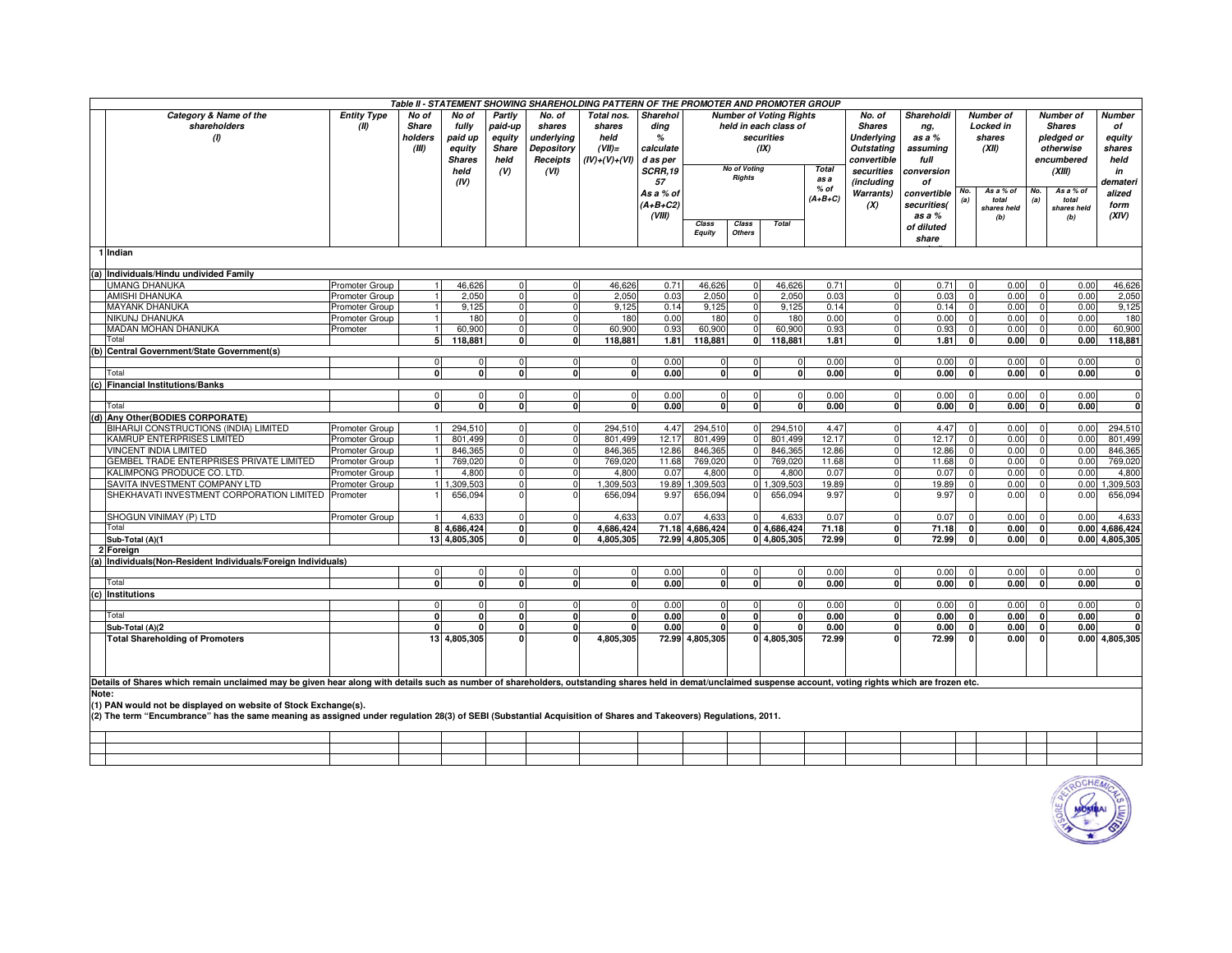| Table III - STATEMENT SHOWING SHAREHOLDING PATTERN OF THE PUBLIC SHAREHOLDER |                                                                                                                                                                                                                |                 |                   |                          |             |                              |                         |                   |                                        |                                |              |                              |                       |                  |                  |                      |                              |                         |
|------------------------------------------------------------------------------|----------------------------------------------------------------------------------------------------------------------------------------------------------------------------------------------------------------|-----------------|-------------------|--------------------------|-------------|------------------------------|-------------------------|-------------------|----------------------------------------|--------------------------------|--------------|------------------------------|-----------------------|------------------|------------------|----------------------|------------------------------|-------------------------|
|                                                                              | Category & Name of the                                                                                                                                                                                         | No of           | No of             | Partly                   | No. of      | Total nos.                   | Shareholding            |                   |                                        | <b>Number of Voting Rights</b> |              | No. of                       | Shareholding,         |                  | <b>Number</b> of |                      | <b>Number</b> of             | Number of               |
|                                                                              | shareholders                                                                                                                                                                                                   | Share           | fully             | paid-up                  | shares      | shares                       | %                       |                   | held in each class of<br><b>Shares</b> |                                |              |                              | as a %                | <b>Locked in</b> |                  | <b>Shares</b>        |                              | equity                  |
|                                                                              | $\omega$                                                                                                                                                                                                       | holders         | paid up           | equity                   | underlying  | held                         | calculated              | securities        |                                        |                                |              | <b>Underlying</b>            | assuming              |                  | shares           |                      | pledged or                   | shares held             |
|                                                                              |                                                                                                                                                                                                                | (II)            | equity            | Share                    | Depository  | $(VI)$ =                     | as per                  |                   | <b>No of Voting</b>                    | VIII                           | <b>Total</b> | <b>Outstating</b>            | full conversion       |                  | (XI)             |                      | otherwise                    | in                      |
|                                                                              |                                                                                                                                                                                                                |                 | <b>Shares</b>     | held                     | Receipts    | $(III)+(IV)+(V)$             | <b>SCRR, 1957</b>       |                   | <b>Rights</b>                          |                                | as a         | convertible                  | of convertible        |                  |                  |                      | encumbered                   | dematerialize           |
|                                                                              |                                                                                                                                                                                                                |                 | held<br>(III)     | (IV)                     | (V)         |                              | As a % of<br>$(A+B+C2)$ |                   |                                        |                                | $%$ of       | securities<br>(including     | securities( as a<br>% | No.              | As a % of        | No.                  | (XII)<br>As a % of           | d<br>form               |
|                                                                              |                                                                                                                                                                                                                |                 |                   |                          |             |                              | (VII)                   | Class             | Class                                  | <b>Total</b>                   | $(A+B+C)$    | Warrants)                    | of diluted share      | (a)              | total            | (a)                  | total                        | (XIII)                  |
|                                                                              |                                                                                                                                                                                                                |                 |                   |                          |             |                              |                         | Equity            | Others<br>v                            |                                |              | (IX)                         | capital)              |                  | shares held      |                      | shares held                  |                         |
|                                                                              |                                                                                                                                                                                                                |                 |                   |                          |             |                              |                         |                   |                                        |                                |              |                              | $(X) = (VI) + (IX)$   |                  | (b)              |                      | (b)                          |                         |
| $\mathbf{1}$                                                                 | <b>Institutions</b>                                                                                                                                                                                            |                 |                   |                          |             |                              |                         |                   |                                        |                                |              |                              |                       |                  |                  |                      |                              |                         |
|                                                                              | (a) Mutual Funds                                                                                                                                                                                               |                 | 230               | $\Omega$                 | n           | 230                          | 0.00                    | 230               | n                                      | 230                            | 0.00         | $\Omega$                     | 0.00                  | $\Omega$         | 0.00             | $\Omega$             | $\Omega$                     | 130                     |
| (b)                                                                          | <b>Venture Capital Funds</b>                                                                                                                                                                                   |                 | $\Omega$          | $\mathbf{0}$             |             | $\Omega$                     | 0.00                    | O                 | $\mathbf{0}$                           | $\Omega$                       | 0.00         | $\mathbf{0}$                 | 0.00                  |                  | 0.00             | $\Omega$             | $\mathbf{0}$                 | 0                       |
| (c)                                                                          | <b>Alternate Investment Funds</b>                                                                                                                                                                              |                 | $\Omega$          | $\mathbf{0}$             | $\Omega$    | <sup>0</sup>                 | 0.00                    | $\Omega$          | n                                      | $\Omega$                       | 0.00         | $\mathbf{0}$                 | 0.00                  |                  | 0.00             | $\Omega$             | $\mathbf{0}$                 | $\mathbf 0$             |
| (d)                                                                          | <b>Foreign Venture Capital Investors</b><br>(e) Foreign Portfolio Investors                                                                                                                                    |                 | $\mathbf{0}$      | $\Omega$<br>$\Omega$     | U<br>0      | $\mathbf{0}$<br>$\mathbf{0}$ | 0.00<br>0.00            | n                 | nl<br>$\Omega$                         |                                | 0.00<br>0.00 | $\mathbf{0}$<br>$\mathbf{0}$ | 0.00<br>0.00          |                  | 0.00<br>0.00     | $\Omega$<br>$\Omega$ | $\mathbf{0}$<br>$\mathbf{0}$ | 0<br>$\mathbf 0$        |
|                                                                              | (f) Financial Institution/Banks                                                                                                                                                                                |                 | 495               | $\mathbf{0}$             | $\Omega$    | 495                          | 0.01                    | 495               | n١                                     | 495                            | 0.01         | $\Omega$                     | 0.01                  |                  | 0.00             | $\sqrt{2}$           | $\mathbf{0}$                 | 295                     |
| (q)                                                                          | <b>Insurance Companies</b>                                                                                                                                                                                     |                 | 196.010           | $\mathbf{0}$             |             | 196.010                      | 2.98                    | 196,010           | $\mathbf{0}$                           | 196.010                        | 2.98         | $\mathbf{0}$                 | 2.98                  |                  | 0.00             | $\Omega$             | $\overline{0}$               | 196.010                 |
|                                                                              | LIFE INSURANCE CORPORATION OF INDIA                                                                                                                                                                            |                 | 196,010           | $\Omega$                 |             | 196,010                      | 2.98                    | 196,010           | $\Omega$                               | 196,010                        | 2.98         | $\mathbf 0$                  | 2.98                  |                  | 0.00             |                      | 0                            | 196,010                 |
| (h)                                                                          | <b>Provident Funds/ Pension Funds</b>                                                                                                                                                                          | n               |                   | $\Omega$                 | $\Omega$    | $\mathbf{0}$                 | 0.00                    |                   | n                                      |                                | 0.00         | $\mathbf{0}$                 | 0.00                  |                  | 0.00             | $\Omega$             | $\mathbf{0}$                 | $\bf{0}$                |
|                                                                              | SUB TOTAL (B)(1)                                                                                                                                                                                               | 12 <sup>1</sup> | 196,735           | $\mathbf{0}$             |             | 196,735                      | 2.99                    | 196,735           | 0l                                     | 196,735                        | 2.99         | $\overline{0}$               | 2.99                  |                  | 0.00             |                      | $\overline{0}$               | 196,435                 |
| $\overline{2}$                                                               | Central / State government(s)                                                                                                                                                                                  |                 |                   |                          |             |                              |                         |                   |                                        |                                |              |                              |                       |                  |                  |                      |                              |                         |
| (a)                                                                          | Central Government/ State Government(s)/President of India                                                                                                                                                     |                 |                   | $\mathbf{0}$             |             | 0                            | 0.00                    |                   |                                        |                                | 0.00         | $\overline{0}$               | 0.00                  |                  | 0.00             |                      | 0                            | $\Omega$                |
|                                                                              | SUB TOTAL (B)(2)                                                                                                                                                                                               | $\bf{0}$        | 0                 | $\mathbf{0}$             | $\mathbf 0$ | $\mathbf{0}$                 | 0.00                    | n                 | 0                                      | $\Omega$                       | 0.00         | $\mathbf{0}$                 | 0.00                  |                  | 0.00             | $\Omega$             | $\mathbf{0}$                 | $\bf{0}$                |
| 3                                                                            | <b>Non-institutions</b>                                                                                                                                                                                        |                 |                   |                          |             |                              |                         |                   |                                        |                                |              |                              |                       |                  |                  |                      |                              |                         |
| (a.1)                                                                        | Individuals - i. Individual shareholders holding nominal share capital up to Rs. 2                                                                                                                             | 5,416           | 935,940           | $\mathbf{0}$             |             | 935,940                      | 14.22                   | 935,940           | $\mathbf{0}$                           | 935,940                        | 14.22        | $\Omega$                     | 14.22                 |                  | 0.00             |                      | $\Omega$                     | 779.498                 |
|                                                                              | lakhs.                                                                                                                                                                                                         |                 |                   |                          |             |                              |                         |                   |                                        |                                |              |                              |                       |                  |                  |                      |                              |                         |
|                                                                              | (a.2) INDIVIDUAL - ii. Individual shareholders holding nominal share capital in excess<br>of Rs. 2 lakhs.                                                                                                      |                 | 185,097           |                          |             | 185,097                      | 2.81                    | 185,097           | n                                      | 185,097                        | 2.81         |                              | 2.81                  |                  | 0.00             |                      |                              | 185,097                 |
|                                                                              |                                                                                                                                                                                                                |                 |                   |                          |             |                              |                         |                   |                                        |                                |              |                              |                       |                  |                  |                      |                              |                         |
|                                                                              | MANJU GAGGAR                                                                                                                                                                                                   |                 | 67,000            |                          |             | 67,000                       | 1.02                    | 67,000            |                                        | 67,000                         | 1.02         | $\Omega$<br>$\Omega$         | 1.02                  |                  | 0.00             | $\Omega$             | $\Omega$                     | 67,000                  |
| (b)                                                                          | <b>NBFCs registered with RBI</b><br>(c) Employee Trusts                                                                                                                                                        |                 | $\Omega$          | $\Omega$<br>$\mathbf{0}$ |             | n<br>0                       | 0.00<br>0.00            |                   | 0                                      |                                | 0.00<br>0.00 | $\mathbf{0}$                 | 0.00<br>0.00          |                  | 0.00<br>0.00     |                      | $\mathbf{0}$<br>$\mathbf{0}$ | $\Omega$<br>0           |
| (d)                                                                          | Overseas Depositories (holding DRs) (balancing figure)                                                                                                                                                         |                 |                   |                          |             | n                            | 0.00                    |                   | n                                      |                                | 0.00         | $\Omega$                     | 0.00                  |                  | 0.00             |                      | 0                            | $\overline{\mathbf{0}}$ |
|                                                                              |                                                                                                                                                                                                                |                 |                   |                          |             |                              |                         |                   |                                        |                                |              |                              |                       |                  |                  |                      |                              |                         |
|                                                                              | (e) Any Other (BODIES CORPORATE)                                                                                                                                                                               | 40              | 291.562           |                          |             | 291.562                      | 4.43                    | 291,562           |                                        | 291.562                        | 4.43         | $\Omega$                     | 4.43                  |                  | 0.00             |                      | $\Omega$                     | 290.332                 |
|                                                                              | NANGALIA TRADERS PVT. LTD<br>WOODBURN INFRATECH PVT. LTD.                                                                                                                                                      |                 | 75,104<br>150.955 |                          |             | 75,104<br>150,955            | 1.14<br>2.29            | 75,104<br>150,955 | $\Omega$                               | 75,104<br>150.955              | 1.14<br>2.29 | $\Omega$                     | 1.14<br>2.29          |                  | 0.00<br>0.00     |                      | $\Omega$                     | 75,104<br>150.955       |
| (e)                                                                          | Any Other (CLEARING MEMBER)                                                                                                                                                                                    |                 | 10,950            | $\Omega$                 | $\Omega$    | 10,950                       | 0.17                    | 10,950            | n                                      | 10,950                         | 0.17         | $\mathbf{0}$                 | 0.17                  |                  | 0.00             | $\Omega$             | $\mathbf 0$                  | 10,950                  |
|                                                                              | (e) Any Other (DIRECTORS RELATIVES)                                                                                                                                                                            |                 | 1.000             |                          |             | 1.000                        | 0.02                    | 1,000             | n                                      | 1,000                          | 0.02         | $\Omega$                     | 0.02                  |                  | 0.00             | $\Omega$             | 0                            | 1.000                   |
|                                                                              |                                                                                                                                                                                                                |                 |                   |                          |             |                              |                         |                   |                                        |                                |              |                              |                       |                  |                  |                      |                              |                         |
|                                                                              | (e) Any Other (HINDU UNDIVIDED FAMILY)                                                                                                                                                                         | $\overline{7}$  | 24,688            |                          |             | 24,688                       | 0.37                    | 24,688            |                                        | 24,688                         | 0.37         |                              | 0.37                  |                  | 0.00             |                      |                              | 24,688                  |
|                                                                              | (e) Any Other(IEPF)                                                                                                                                                                                            |                 | 117.486           | $\mathbf{0}$             |             | 117,486                      | 1.78                    | 117,486           | 0                                      | 117,486                        | 1.78         | $\mathbf{0}$                 | 1.78                  |                  | 0.00             |                      | $\Omega$                     | 117.486                 |
|                                                                              | INVESTOR EDUCATION AND PROTECTION FUND AUTHORITY MINISTRY OF<br>CORPORATE AFFAIRS                                                                                                                              |                 | 117,486           |                          |             | 117,486                      | 1.78                    | 117,486           |                                        | 117,486                        | 1.78         |                              | 1.78                  |                  | 0.00             |                      |                              | 117,486                 |
| (e)                                                                          | Any Other (NON RESIDENT INDIANS (NON REPAT))                                                                                                                                                                   | 32              | 5,916             |                          |             | 5,916                        | 0.09                    | 5,916             | n                                      | 5,916                          | 0.09         | $\Omega$                     | 0.09                  |                  | 0.00             | c                    | $\Omega$                     | 5,916                   |
|                                                                              | (e) Any Other (NON RESIDENT INDIANS (NRI))                                                                                                                                                                     |                 | 40                |                          |             | 40                           | 0.00                    | 40                |                                        | 40                             | 0.00         |                              | 0.00                  |                  | 0.00             |                      | $\Omega$                     | $\mathbf 0$             |
|                                                                              |                                                                                                                                                                                                                |                 |                   |                          |             |                              |                         |                   |                                        |                                |              |                              |                       |                  |                  |                      |                              |                         |
|                                                                              | (e) Any Other (NON RESIDENT INDIANS (REPAT))                                                                                                                                                                   | 27              | 8.619             | $\Omega$                 |             | 8,619                        | 0.13                    | 8,619             | $\Omega$                               | 8,619                          | 0.13         | n                            | 0.13                  |                  | 0.00             |                      | $\Omega$                     | 8,619                   |
|                                                                              | (e) Any Other (TRUSTS)                                                                                                                                                                                         |                 | 150               | $\Omega$                 |             | 150                          | 0.00                    | 150               | n                                      | 150                            | 0.00         | $\Omega$                     | 0.00                  |                  | 0.00             | $\Omega$             | $\Omega$                     | 150                     |
|                                                                              | SUB TOTAL (B)(3)                                                                                                                                                                                               |                 | 5,610 1,581,448   | $\mathbf{0}$             |             | 1,581,448                    |                         | 24.02 1,581,448   |                                        | 0 1,581,448                    | 24.02        | $\mathbf{0}$                 | 24.02                 |                  | 0.00             | $\Omega$             | $\mathbf{0}$                 | 1,423,736               |
|                                                                              | Total Public Shareholding (B) = $(B)(1)+(B)(2)+(B)(3)$                                                                                                                                                         | 5,622           | 1,778,183         | $\mathbf{0}$             |             | 1,778,183                    |                         | 27.01 1,778,183   |                                        | 0 1,778,183                    | 27.01        | $\Omega$                     | 27.01                 |                  | 0.00             |                      |                              | 1,620,171               |
|                                                                              | Details of the shareholders acting as persons in Concert including their Shareholding (No. and %): 0                                                                                                           |                 |                   |                          |             |                              |                         |                   |                                        |                                |              |                              |                       |                  |                  |                      |                              |                         |
|                                                                              | Details of Shares which remain unclaimed may be given hear along with details such as number of shareholders, outstanding shares held in demat/unclaimed suspense account, voting rights which are frozen etc. |                 |                   |                          |             |                              |                         |                   |                                        |                                |              |                              |                       |                  |                  |                      |                              |                         |
| Note:                                                                        |                                                                                                                                                                                                                |                 |                   |                          |             |                              |                         |                   |                                        |                                |              |                              |                       |                  |                  |                      |                              |                         |
|                                                                              | (1) PAN would not be displayed on website of Stock Exchange(s).                                                                                                                                                |                 |                   |                          |             |                              |                         |                   |                                        |                                |              |                              |                       |                  |                  |                      |                              |                         |
|                                                                              | (2) The above format needs to be disclosed along with the name of following persons:<br>Institutions/Non Institutions holding more than 1% of total number of shares.                                          |                 |                   |                          |             |                              |                         |                   |                                        |                                |              |                              |                       |                  |                  |                      |                              |                         |
|                                                                              |                                                                                                                                                                                                                |                 |                   |                          |             |                              |                         |                   |                                        |                                |              |                              |                       |                  |                  |                      |                              |                         |



┯

 $\sim$ J

 $\mathbf{1}$ 

П

 $\mathbf{I}$